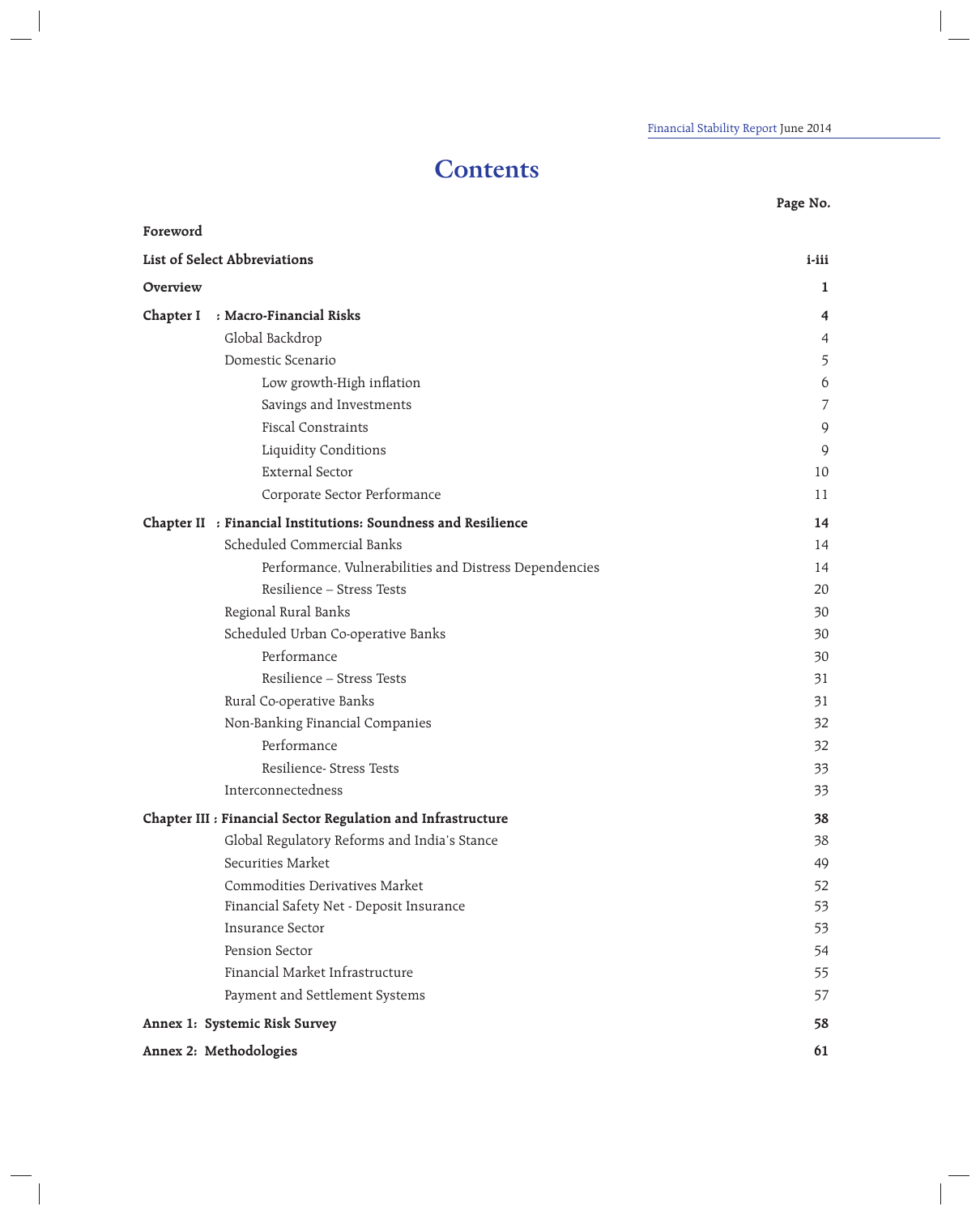## Contents

# **Page No.**

## **LIST OF BOXES**

| 1.1 | The Corporate Bond Market in India                                | <sup>8</sup> |
|-----|-------------------------------------------------------------------|--------------|
| 3.1 | Peer- to-Peer Lending / Crowd Funding                             | 44           |
| 3.2 | Functioning and Regulation of ARCs and Recent Policy Developments | 47           |
| 3.3 | Risk Management Framework for Asset Managers in India             | 49           |
| 3.4 | Relative Merits of Single CCP and Multiple CCP Structures         | 56           |

#### **LIST OF CHARTS**

| 1.1  | Upward Movement in Asset Prices                                                           | 5              |
|------|-------------------------------------------------------------------------------------------|----------------|
| 1.2  | Macroeconomic Risk Map                                                                    | 5              |
| 1.3  | Growth - Inflation Dynamics in India                                                      | 6              |
| 1.4  | Household Saving and Expenditure on Valuables                                             | $\overline{7}$ |
| 1.5  | Gross Capital Formation and GDP Growth                                                    | 7              |
| 1.6  | Resource Mobilisation in the Indian Capital Market                                        | 7              |
| 1.7  | GoI's Deficit Indicators                                                                  | 9              |
| 1.8  | Movement in Money Market Variables                                                        | 9              |
| 1.9  | Improvements in the External Sector                                                       | 10             |
| 1.10 | Stock Market Movement and Institutional Investments                                       | 11             |
| 1.11 | Corporate Sector Stability Map                                                            | 11             |
| 1.12 | Profile of Select Industries                                                              | 11             |
| 1.13 | Trends in Leverage, Interest Coverage and Profitability Ratios - Major Sectors/Industries | 12             |
| 2.1  | Banking Stability Indicator                                                               | 14             |
| 2.2  | Banking Stability Map                                                                     | 14             |
| 2.3  | Credit and Deposits Growth: y-o-y Basis                                                   | 15             |
| 2.4  | Capital Adequacy                                                                          | 15             |
| 2.5  | Leverage Ratio of SCBs                                                                    | 16             |
| 2.6  | Share of Major Sectors in Total Advances of SCBs                                          | 16             |
| 2.7  | GNPAs of SCBs                                                                             | 16             |
| 2.8  | Stressed Advances in Major Sectors - System Level                                         | 17             |
| 2.9  | <b>Stressed Sub-sectors</b>                                                               | 17             |
| 2.10 | Major Sector-wise and Size-wise GNPA of SCBs                                              | 17             |
| 2.11 | Growth of GNPAs vis-à-vis Advances                                                        | 18             |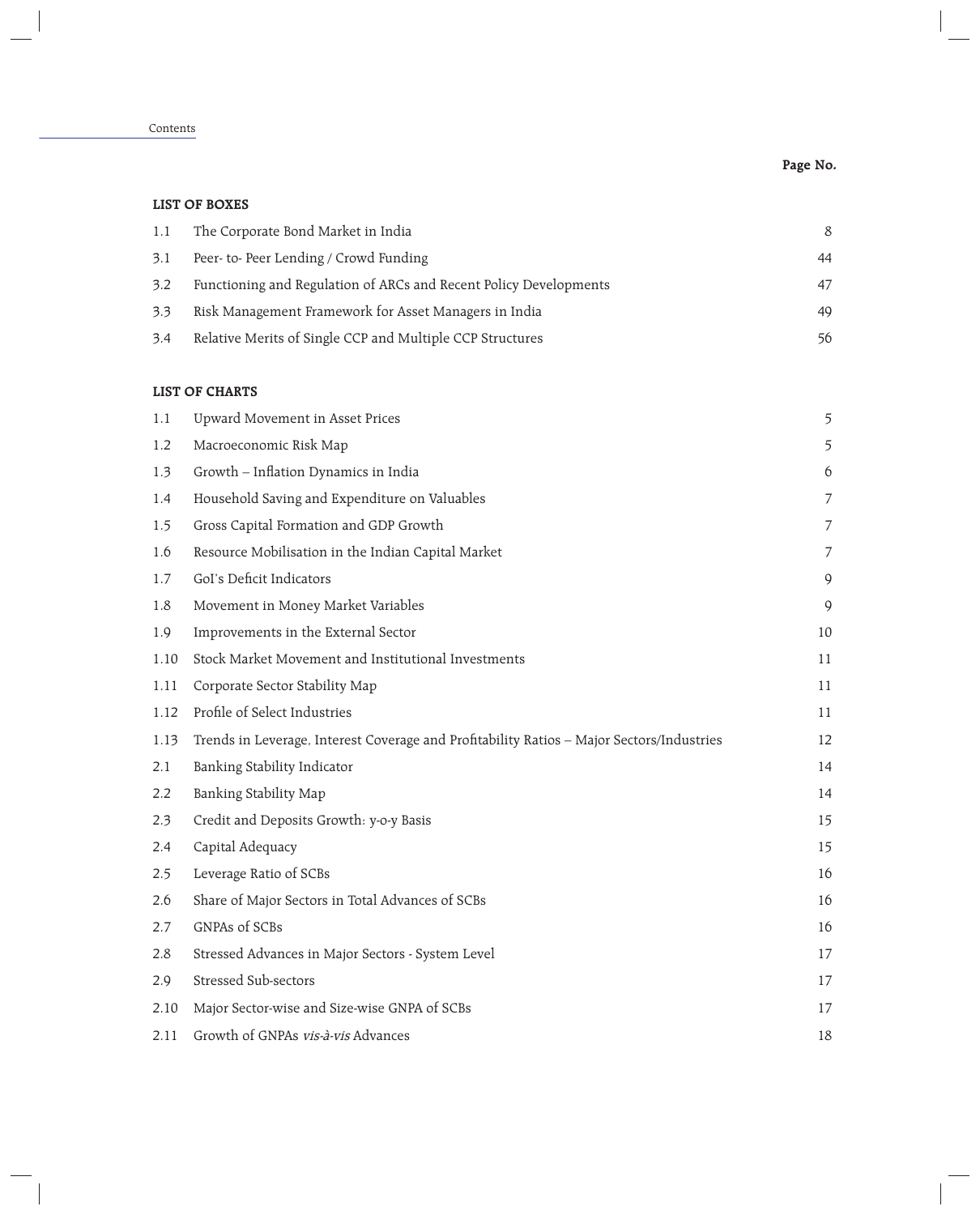## **Page No.**

| 2.12 | Components of Profitability: y-o-y Growth                                                                                 | 18 |
|------|---------------------------------------------------------------------------------------------------------------------------|----|
| 2.13 | Bank Group- wise Share in Total Assets vis-a-vis Total PAT of SCBs                                                        | 18 |
| 2.14 | RoA and Risk Adjusted RoA                                                                                                 | 19 |
| 2.15 | <b>Risk Provisions</b>                                                                                                    | 19 |
| 2.16 | Movements of BSX                                                                                                          | 20 |
| 2.17 | Distress Between Specific Banks                                                                                           | 20 |
| 2.18 | Projection of System Level GNPAs and CRAR of SCBs                                                                         | 21 |
| 2.19 | Projection of Bank Group- wise GNPA Ratio and CRAR                                                                        | 21 |
| 2.20 | Projected Sectoral NPA Under Various Scenarios                                                                            | 22 |
| 2.21 | Expected Loss: Bank Group-wise                                                                                            | 22 |
| 2.22 | Unexpected Losses: Bank Group-wise                                                                                        | 23 |
| 2.23 | Expected Shortfalls: Bank Group-wise                                                                                      | 23 |
| 2.24 | Expected Losses and Unexpected Losses: Bank-wise                                                                          | 23 |
| 2.25 | Credit Risk                                                                                                               | 24 |
| 2.26 | Credit Risk: Concentration                                                                                                | 25 |
| 2.27 | Liquidity Risk                                                                                                            | 27 |
| 2.28 | Bottom-up Stress Tests - Credit and Market Risks                                                                          | 28 |
| 2.29 | Bottom-up Stress Tests - Liquidity Risk                                                                                   | 29 |
| 2.30 | Share of off-balance Sheet Assets (Credit Equivalent) of SCBs                                                             | 29 |
| 2.31 | MTM of Total Derivatives - Baseline                                                                                       | 30 |
| 2.32 | Stress Tests - Impact of Shocks on Derivatives Portfolio of Select Banks<br>(Change in net MTM on application of a shock) | 30 |
| 2.33 | Trends in CRAR of NBFCs-ND-SI                                                                                             | 32 |
| 2.34 | Trends in Gross NPA Ratio                                                                                                 | 32 |
| 2.35 | Trends in Return on Assets                                                                                                | 32 |
| 2.36 | <b>Exposure to Sensitive Sectors</b>                                                                                      | 33 |
| 2.37 | Dispersion in Interbank Borrowings to Outside Liabilities among Bank Groups                                               | 34 |
| 2.38 | Trends in Connectivity in the Indian Interbank Market                                                                     | 35 |
| 2.39 | Top 10 Interbank Node Risk Banks and their Shares in Other Activities                                                     | 35 |
| 3.1  | Trend in Price to Book Value Ratios of Listed Indian Banks                                                                | 40 |
| 3.2  | Share of Cash and Bank Balances in Total Assets of large NFCs                                                             | 44 |
| 3.3  | Income from Financial Activities of Non-Financial Companies and Treasury Income of Banks                                  | 45 |